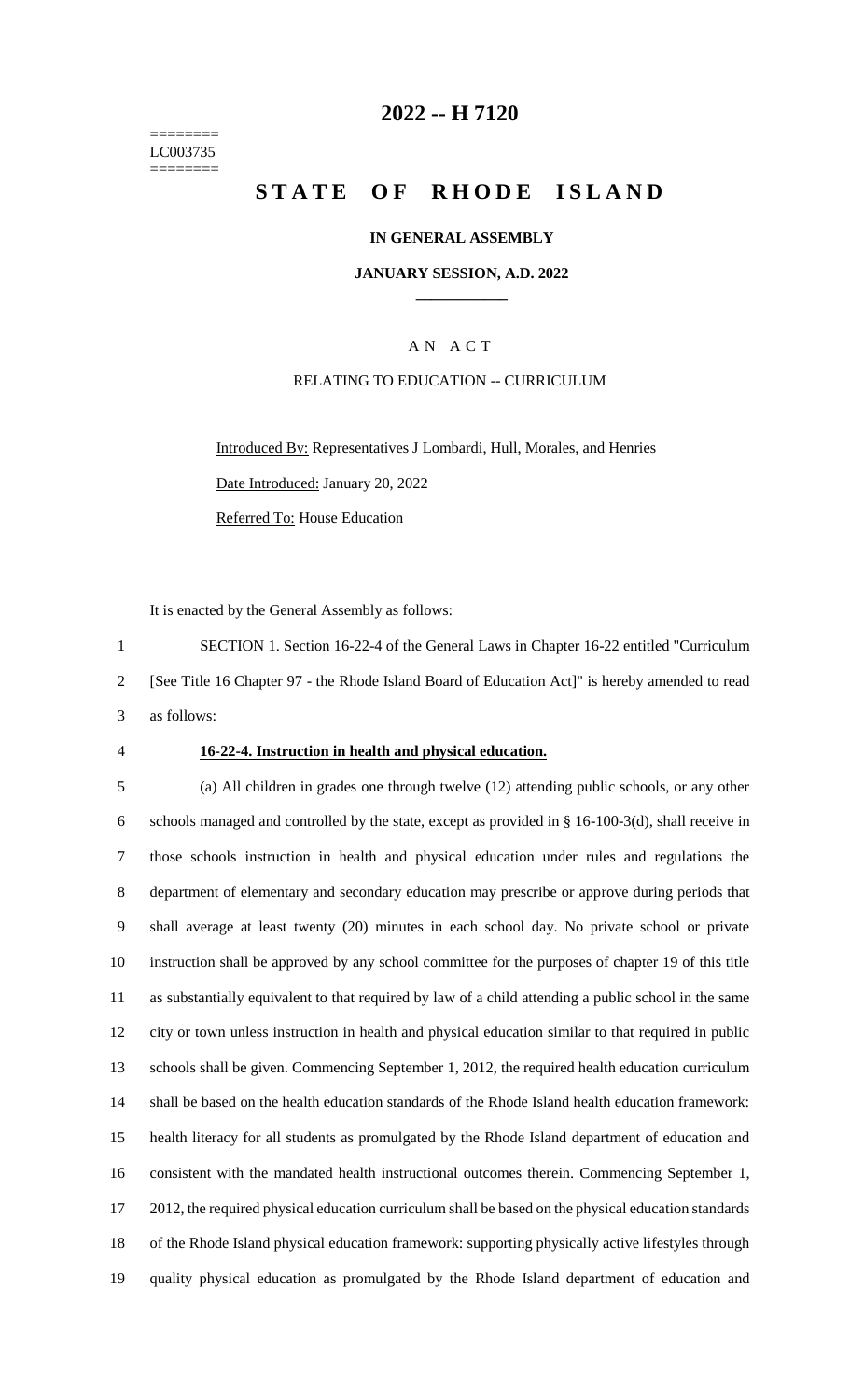1 consistent with the instructional outcomes therein.

 (b) The department of elementary and secondary education shall incorporate, in consultation with the state department of behavioral healthcare, developmental disabilities and hospitals, substance abuse prevention and suicide prevention into the health education curriculum. For the purpose of this section, "substance abuse prevention" means the implementation of evidence-based, age-appropriate programs, practices, or curricula related to the use and abuse of alcohol, tobacco, and other drugs; "suicide prevention" means the implementation of evidence- based, appropriate programs, practices, or curricula related to mental health awareness and suicide prevention. Further, "substance abuse prevention" and suicide prevention programs shall specifically include information provided to students that mixing opioids and alcohol can cause accidental death.

12 (c) The department of education shall promulgate guidelines, rules and regulations for 13 every school district, private school, mayoral academy, and charter school and make available on 14 its website, curriculum materials and such other materials as may assist local and regional school 15 committees, and governing bodies of any private school, mayoral academy, or charter school in 16 developing instructional material on the multiple dimensions of health by including mental health 17 and the relation of physical and mental health so as to enhance student understanding, attitudes and 18 behaviors that promote health, well-being and human dignity. The curriculum material and the 19 guidelines shall be developed by the department of education in consultation with groups and 20 individuals having an interest and expertise in the field of mental health and mental illness 21 treatment. 22 (d) Every school district shall include in its curriculum for all seventh grade students, a 23 four (4) hour unit of instruction on mental health and the relation of physical and mental health. 24 School districts may utilize materials provided by the department of education and the curriculum

25 shall be provided for the 2023-2024 school year.

26 SECTION 2. This act shall take effect upon passage.

#### ======== LC003735 ========